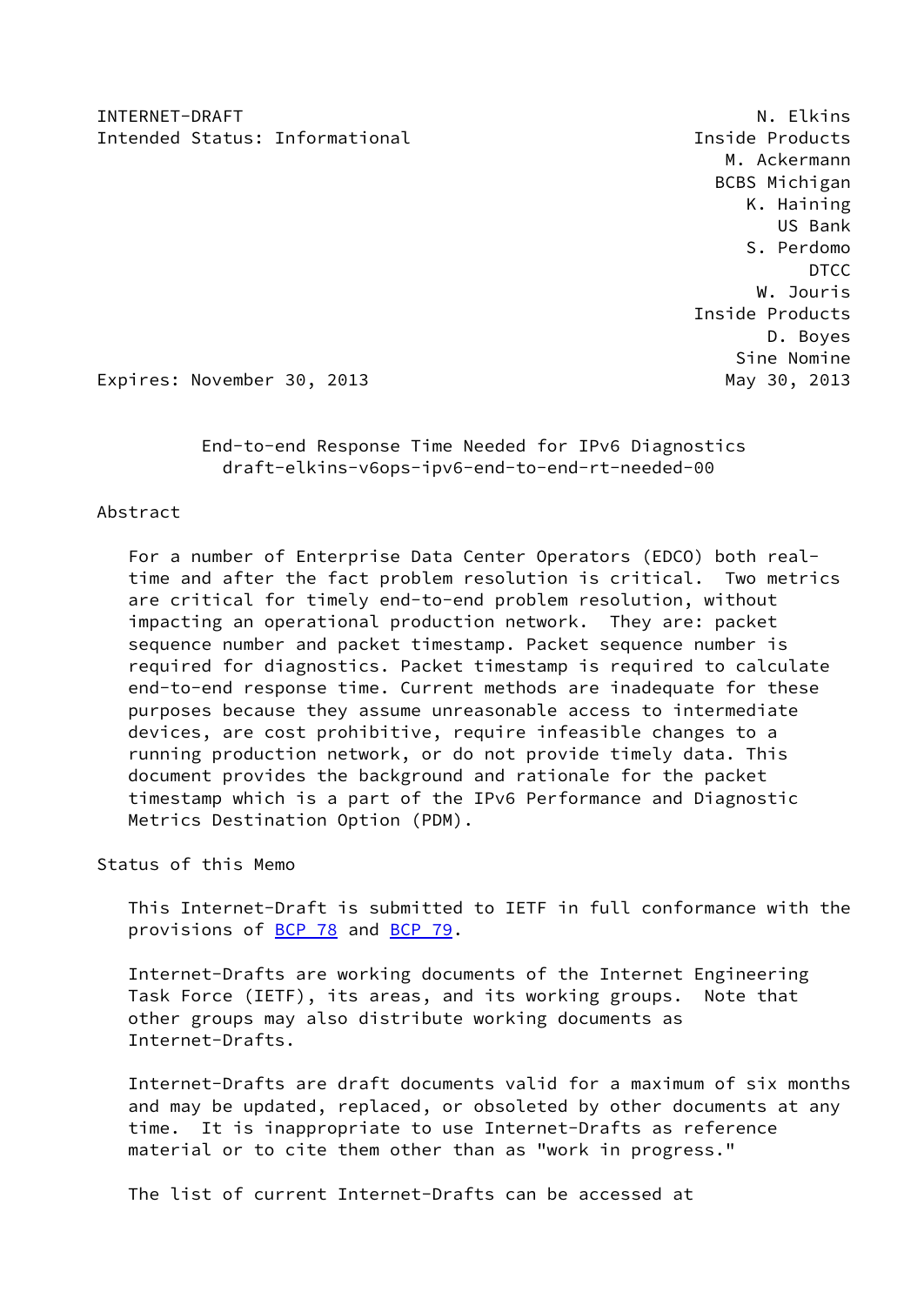<http://www.ietf.org/1id-abstracts.html>

 The list of Internet-Draft Shadow Directories can be accessed at <http://www.ietf.org/shadow.html>

| Elkins |  | Expires November 15, 2013 |  |  | [Page 1] |  |  |
|--------|--|---------------------------|--|--|----------|--|--|
|--------|--|---------------------------|--|--|----------|--|--|

INTERNET DRAFT -elkins-v6ops-ipv6-end-to-end-rt-needed-00 May 2013

Copyright and License Notice

 Copyright (c) 2013 IETF Trust and the persons identified as the document authors. All rights reserved.

This document is subject to **[BCP 78](https://datatracker.ietf.org/doc/pdf/bcp78)** and the IETF Trust's Legal Provisions Relating to IETF Documents [\(http://trustee.ietf.org/license-info](http://trustee.ietf.org/license-info)) in effect on the date of publication of this document. Please review these documents carefully, as they describe your rights and restrictions with respect to this document. Code Components extracted from this document must include Simplified BSD License text as described in Section 4.e of the Trust Legal Provisions and are provided without warranty as described in the Simplified BSD License.

Table of Contents

|   | $\overline{3}$                                                                                                                                                                                                                                                                                                                                                                                                |
|---|---------------------------------------------------------------------------------------------------------------------------------------------------------------------------------------------------------------------------------------------------------------------------------------------------------------------------------------------------------------------------------------------------------------|
|   | $\overline{4}$                                                                                                                                                                                                                                                                                                                                                                                                |
|   | $\overline{4}$                                                                                                                                                                                                                                                                                                                                                                                                |
|   |                                                                                                                                                                                                                                                                                                                                                                                                               |
|   |                                                                                                                                                                                                                                                                                                                                                                                                               |
|   |                                                                                                                                                                                                                                                                                                                                                                                                               |
|   |                                                                                                                                                                                                                                                                                                                                                                                                               |
|   | 6                                                                                                                                                                                                                                                                                                                                                                                                             |
|   | 6                                                                                                                                                                                                                                                                                                                                                                                                             |
|   | 6                                                                                                                                                                                                                                                                                                                                                                                                             |
|   |                                                                                                                                                                                                                                                                                                                                                                                                               |
|   |                                                                                                                                                                                                                                                                                                                                                                                                               |
|   |                                                                                                                                                                                                                                                                                                                                                                                                               |
|   |                                                                                                                                                                                                                                                                                                                                                                                                               |
| 4 |                                                                                                                                                                                                                                                                                                                                                                                                               |
| 5 | 8                                                                                                                                                                                                                                                                                                                                                                                                             |
| 6 |                                                                                                                                                                                                                                                                                                                                                                                                               |
|   |                                                                                                                                                                                                                                                                                                                                                                                                               |
|   |                                                                                                                                                                                                                                                                                                                                                                                                               |
|   | $1.1$ Why End-to-end Response Time is Needed<br>$1.2$ Trending of Response Time Data<br>1.5 Inadequacy of Current Instrumentation Technology $\frac{5}{2}$<br>1.5.1 Synthetic transactions 5<br>1.5.3 Other Estimates of Network Time<br>1.5.4 Server / Client Agents<br>$2.1$ Rationale for proposed solution $\frac{7}{2}$<br>$2.3$ What kind of timestamp? 8<br><u>6.1</u> Informative References <u>8</u> |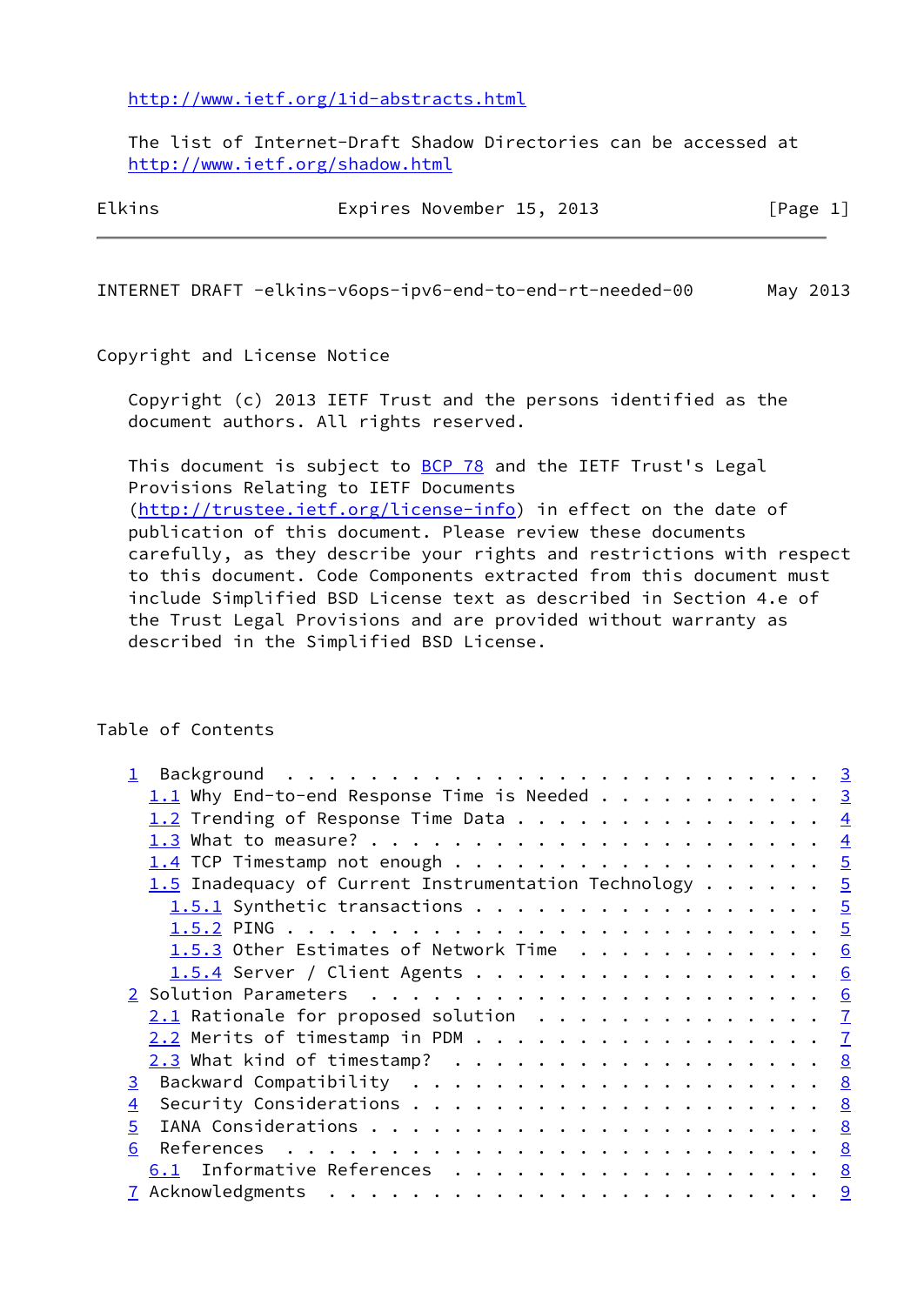|--|--|--|--|--|--|--|--|--|--|--|--|--|--|--|--|--|--|--|--|--|--|--|--|--|

Elkins **Expires November 15, 2013** [Page 2]

<span id="page-2-1"></span>INTERNET DRAFT -elkins-v6ops-ipv6-end-to-end-rt-needed-00 May 2013

## <span id="page-2-0"></span>[1](#page-2-0) Background

 For a number of Enterprise Data Center Operators (EDCO) both real time and after the fact problem resolution is critical. Two metrics are critical for timely end-to-end problem resolution, without impacting an operational production network. They are: packet sequence number and packet timestamp. Packet sequence number is required for diagnostics. Packet timestamp is required to calculate end-to-end response time.

 This document provides the background and rationale for the packet timestamp which is a part of the IPv6 Performance and Diagnostic Metrics destination option (PDM).

 For background, please see Draft-Elkins-IPv6-PDM-Dest-Option-00 [\[PDMELK](#page-9-2)], Draft-Elkins-Packet-Sequence-Number-Needed-00 [\[PSNELK](#page-9-3)], and Draft-Elkins-PDM-Recommended-Usage-00 [[USEELK](#page-9-4)]. These drafts are companion documents to this document. All four documents should be read together.

 As discussed in the above Internet Drafts, current methods are inadequate for these purposes because they assume unreasonable access to intermediate devices, are cost prohibitive, require infeasible changes to a running production network, or do not provide timely data. The IPv6 Performance and Diagnostic Metrics destination option (PDM) provides a solution to these problems. This document will detail the background and need for the packet sequence number.

<span id="page-2-2"></span>[1.1](#page-2-2) Why End-to-end Response Time is Needed

 The timestamp traveling along with the packet will be used to calculate end-to-end response time, without requiring agents in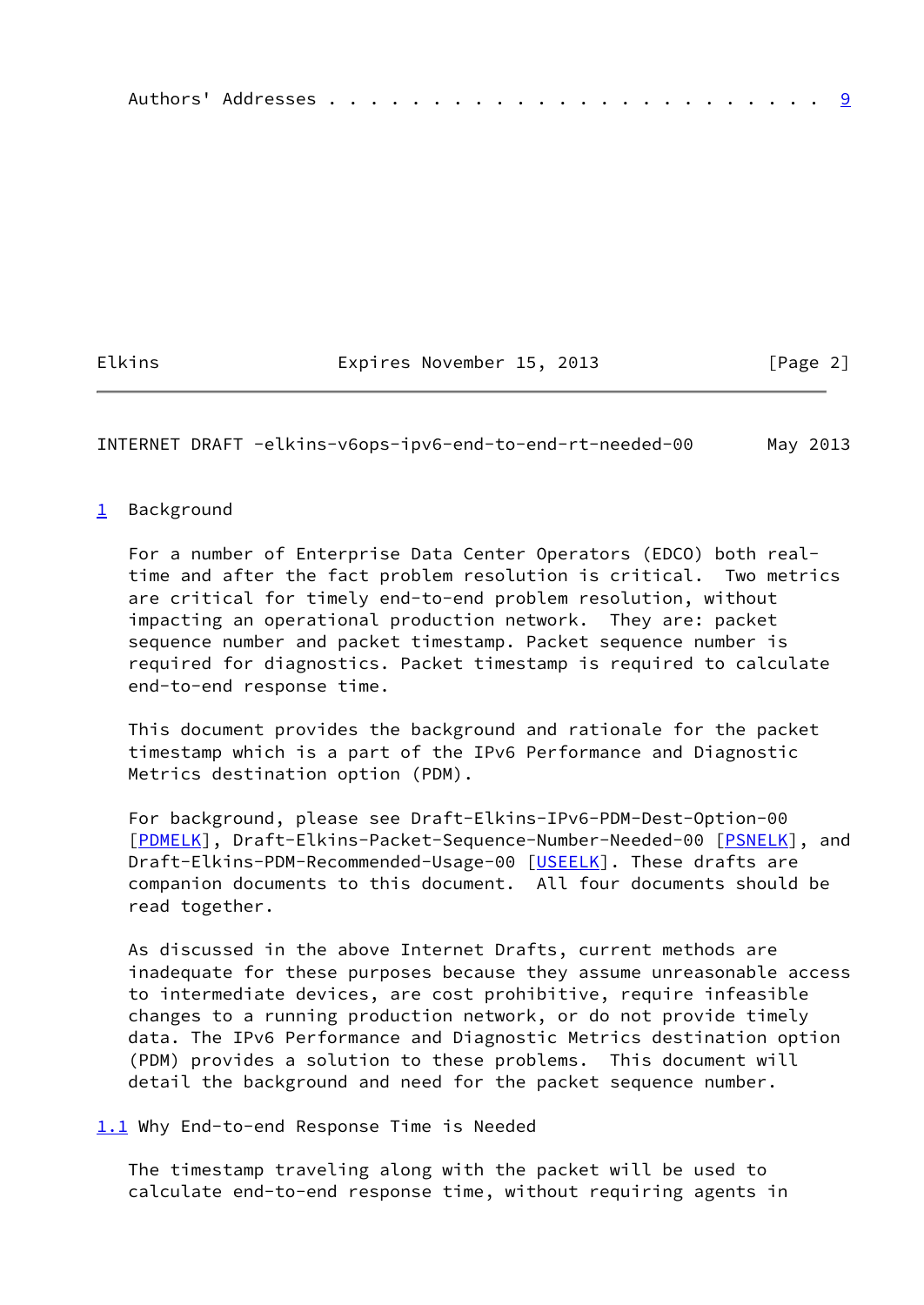devices along the path. In many EDCO Networks, end-to-end response times are a critical component of Service Levels Agreements (SLAs). End-to-end response is what the user of a network system actually experiences. When the end user is an individual, he is generally indifferent to what is happening along the network; what he really cares about is how long it takes to get a response back. But this is not just a matter of individuals' personal convenience. In many cases, rapid response is critical to the business being conducted.

When the end user is a host (e.g. when doing a file transfer), what matters is the speed with which requested data can be transferred - specifically, whether the requested data can be transferred in time to accomplish the desired actions. This can be important when the relevant external conditions are subject to rapid change.

Response time and consistency are not just "nice to have". On many

Elkins **Expires November 15, 2013** [Page 3]

<span id="page-3-1"></span>INTERNET DRAFT -elkins-v6ops-ipv6-end-to-end-rt-needed-00 May 2013

 networks, the impact can be financial hardship or endanger human life. In some cities, the emergency police contact system operates over IP, law enforcement uses TCP/IP networks, our stock exchanges are settled using IP networks. The critical nature of such activities to our daily lives and financial well-being demand a solution. <u>[Section 1.5](#page-5-0)</u> will detail the current state of end-to-end response time monitoring today.

<span id="page-3-0"></span>[1.2](#page-3-0) Trending of Response Time Data

 In addition to the need for tracking current service, end-to-end response time is valuable for capacity planning. By tracking response times, and identifying trends, it becomes possible to determine when network capacity is being approached. This allows additional capacity to be obtained before service levels fall below requirements. Without that kind of tracking, the only option is to wait until there is a problem, and then scramble to get additional capacity on an emergency (and probably high cost) basis.

 The document Draft-Elkins-PDM-Recommended-Usage-00 [[USEELK](#page-9-4)] will detail our recommended use for the PDM for capacity planning purposes.

<span id="page-3-2"></span>[1.3](#page-3-2) What to measure?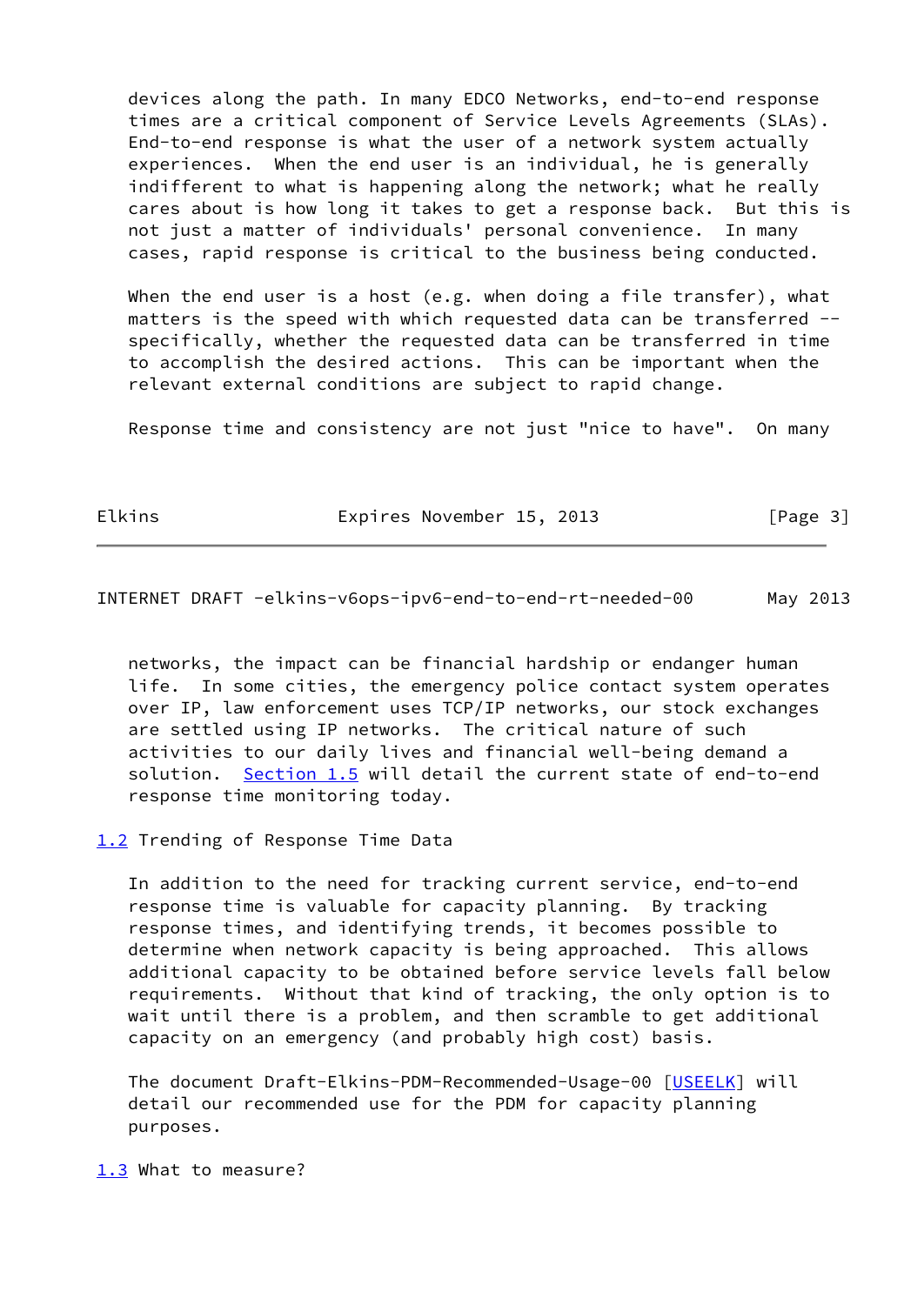End to end response time can be broken down into 3 parts:

 - Network time - Application (or server) time - Client time

 Of course, network time may include multiple hops, application and server time may be exacerbated by stack time. By and large, the three timings are 'good enough' measurements to allow rapid triage into the failing component.

 Ways are available (provided by operating systems) to measure Application and Client times. Network time can also be measured in isolation via some of the measurement techniques described in [section](#page-5-0) [1.5](#page-5-0). The most difficult portion is to integrate network time with the server or application times. Products exist to do this but are available at an exorbitant cost, require agents, and will likely become more prohibitive as the speed of networks grow and as the world becomes more connected via mobile devices. This is discussed in detail in [section 1.5](#page-5-0).

 Measuring network time requires precise timestamps. Furthermore, those timestamps need to occur at the end-points of the transactions

| ۹ |  |  |
|---|--|--|

Expires November 15, 2013 [Page 4]

<span id="page-4-1"></span>INTERNET DRAFT -elkins-v6ops-ipv6-end-to-end-rt-needed-00 May 2013

 being measured. And they need to be available, regardless of the protocol being used by the transaction. Which is to say, the timestamp has to be available in one of the extensions to the IP header - this is provided by the PDM.

<span id="page-4-0"></span>[1.4](#page-4-0) TCP Timestamp not enough

 Some suggest that the TCP Timestamp option might be sufficient to calculate end-to-end response time.

 The TCP Timestamp Option is defined in [RFC1323](https://datatracker.ietf.org/doc/pdf/rfc1323) [\[RFC1323](https://datatracker.ietf.org/doc/pdf/rfc1323)]. The reason for the TCP Timestamp option is to be able to discard packets when the TCP sequence number wraps. (PAWS)

The problems with the TCP Timestamp option are:

1. Not everyone turns this on.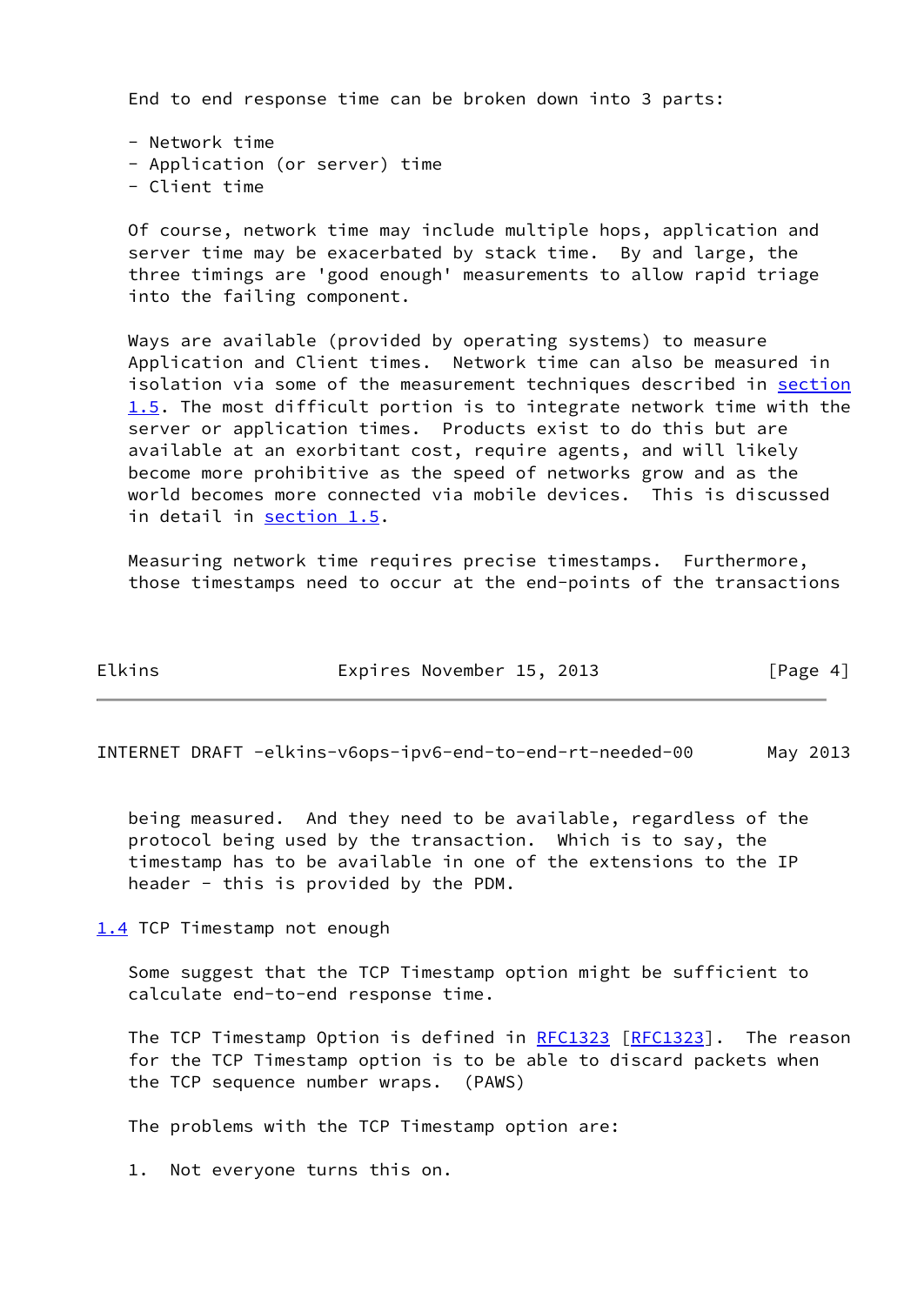2. It is only available for TCP applications

3. No time synchronization between sender and receiver.

 4. No indication of date in long-running connections. (That is connections which last longer than one day)

 5. The granularity of the timestamp is at best at millisecond level. In the future, as speeds of devices and networks grow, this level of granularity will be inadequate. Even today, on many networks, the timings are at microsecond level not millisecond.

<span id="page-5-0"></span>[1.5](#page-5-0) Inadequacy of Current Instrumentation Technology

The current technology includes:

- 1. Synthetic transactions
- 2. Pings
- 3. Other Estimates of network time
- 4. Server / Client Agents

<span id="page-5-1"></span>[1.5.1](#page-5-1) Synthetic transactions

<span id="page-5-2"></span>[1.5.2](#page-5-2) PING An ICMP ping measures network time. First, you can PING the remote device. Then you assume that the time it takes to get a response to a PING is the same as the time that a transaction (regardless of packet size) would take to traverse the network.

| Elkins |                           |  |          |  |
|--------|---------------------------|--|----------|--|
|        | Expires November 15, 2013 |  | [Page 5] |  |

<span id="page-5-4"></span>INTERNET DRAFT -elkins-v6ops-ipv6-end-to-end-rt-needed-00 May 2013

 However, QoS rules, firewalls, etc. may mean that PING, (and other synthetic transactions) may not be subject to the same conditions.

<span id="page-5-3"></span>[1.5.3](#page-5-3) Other Estimates of Network Time

 If a packet trace is done, it is possible to look at the time between when a response was seen to be sent at the packet capture device and when the ACK for the response comes back.

 If you assume that the ACK took the same amount of time as the original query, you have the network time. Unfortunately, the time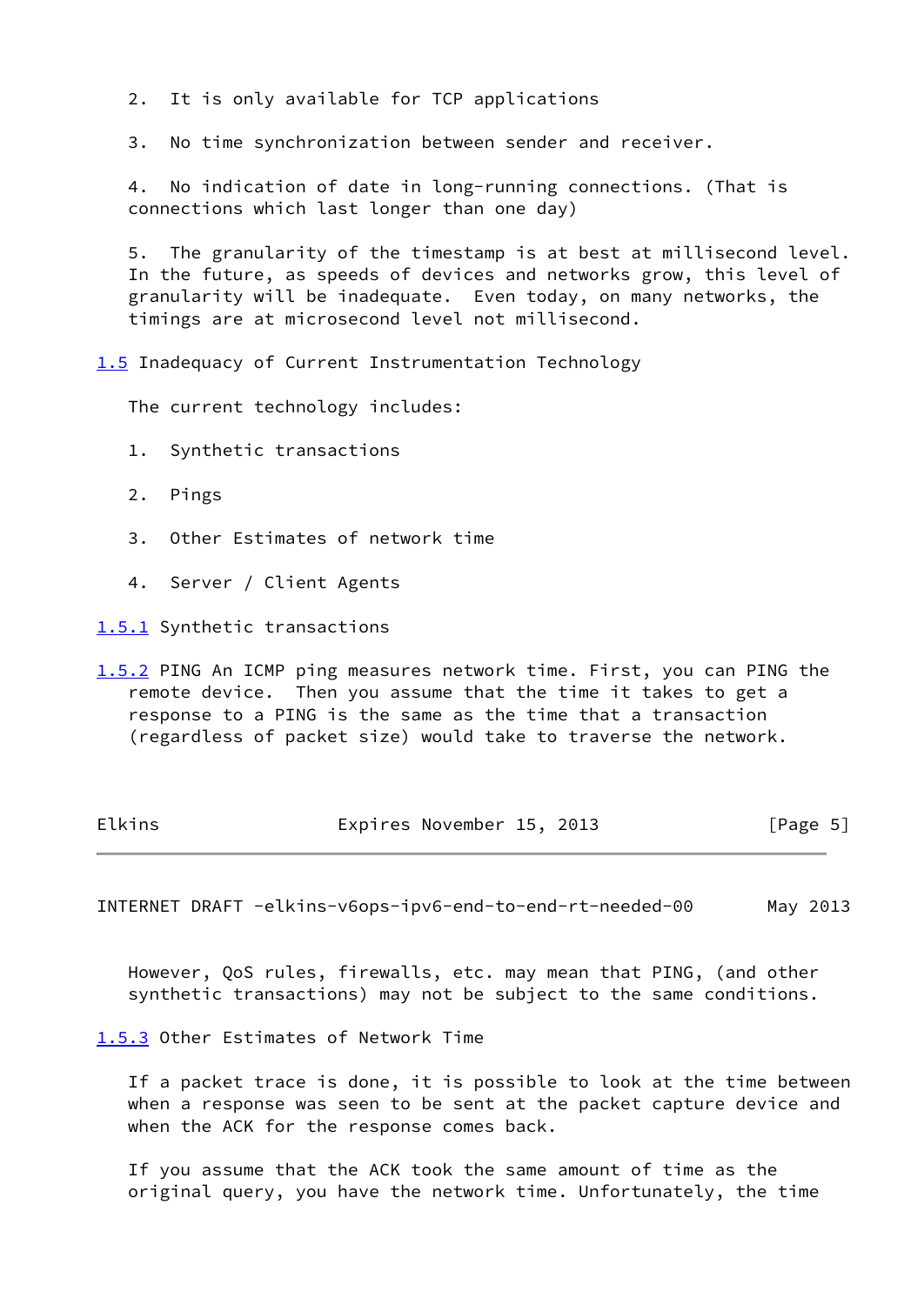for the ACK may not be the same as the time for a much larger query transaction to traverse the network.

 The biggest problem with this method is that of TCP delayed acknowledgements. If the client is doing delayed ACKs, then the ACK will be held until the next request is ready to go out. In this case, the time to receive the ACK has no correlation with network time.

### <span id="page-6-0"></span>[1.5.4](#page-6-0) Server / Client Agents

 There are also products which claim that they can determine end-to end response times, integrating server and network times - and indeed they can do so. But they require agents which must be placed at each point which is to be monitored. That is, it is necessary to add those agents EVERYWHERE around the network, at a very high cost. These kind of products can be purchased by only the richest 1% of the corporations. As the speed of networks grow, and as the world becomes more connected via mobile devices, such products will only become more expensive. If, indeed, their technology can keep up.

 TCP/IP networks today are used throughout the world. The need for adequate performance will become more and more critical. A method that is scalable and affordable is needed to ensure this growth.

<span id="page-6-1"></span>[2](#page-6-1) Solution Parameters

What is needed is:

 1) A method to identify and/or track the behavior of a connection without assuming access to the transport devices.

 2) A method to observe a connection in flight without introducing agents.

 3) a method to observe arbitrary flows at multiple points within a network and correlate the results of those observations in a

| Elkins | Expires November 15, 2013 |  | [Page 6] |  |
|--------|---------------------------|--|----------|--|
|        |                           |  |          |  |

<span id="page-6-2"></span>INTERNET DRAFT -elkins-v6ops-ipv6-end-to-end-rt-needed-00 May 2013

consistent manner.

 4) A method to signal and correlate transport issues to application end-to-end behavior.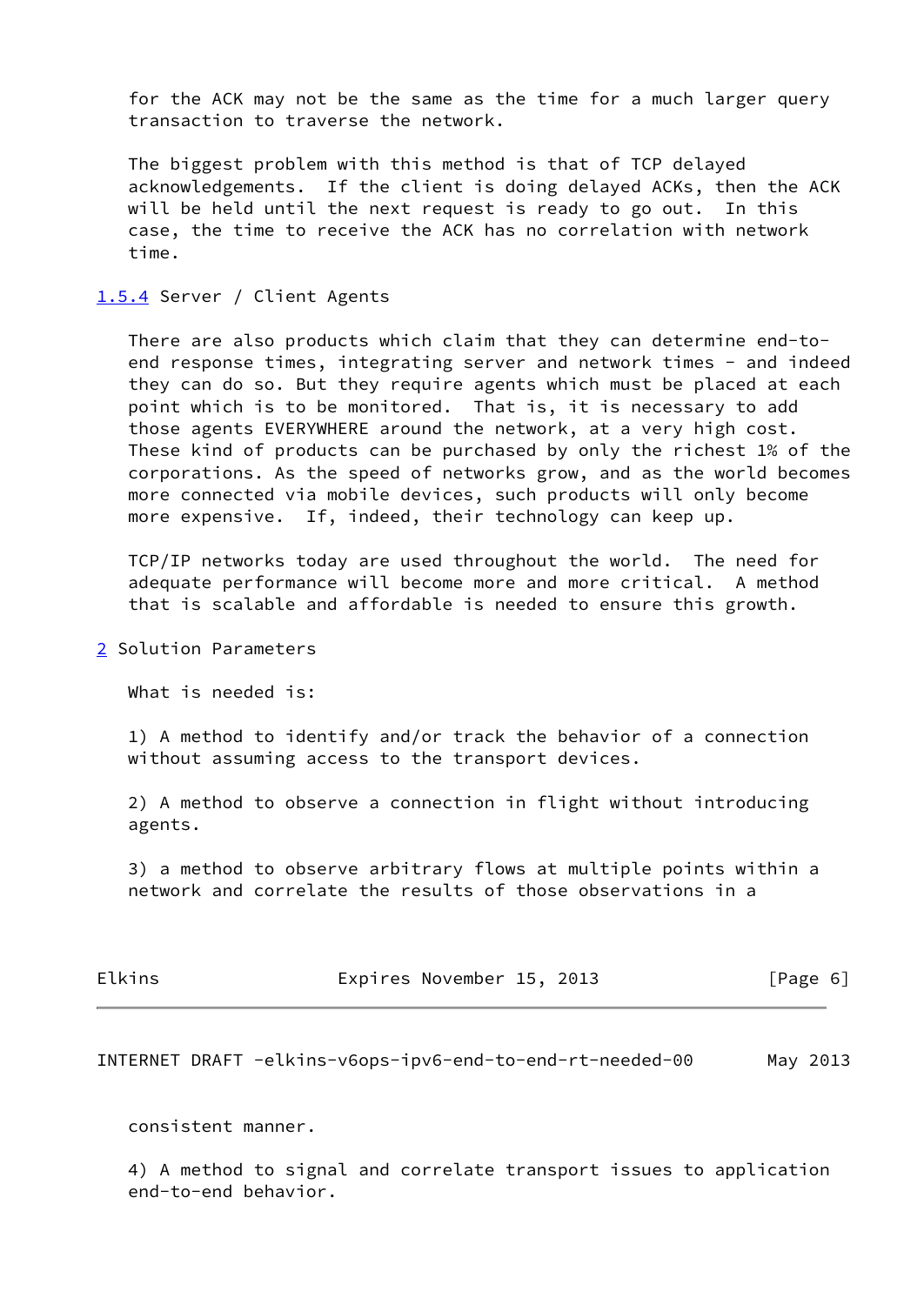5) A method which does not require changes to a production network in real time.

 6) Adequate granularity in the measurement technique to provide the needed metrics.

7) A method that is scalable to very large networks.

8) A method that is affordable to all.

<span id="page-7-0"></span>[2.1](#page-7-0) Rationale for proposed solution

 The current IPv6 specification does not provide a timestamp number nor similar field in the IPv6 main header or in any extension header. So, we propose the IPv6 Performance and Diagnostic Metrics destination option (PDM) [\[PDMELK](#page-9-2)].

<span id="page-7-1"></span>[2.2](#page-7-1) Merits of timestamp in PDM

Advantages include:

- 1. Less overhead than other alternatives.
- 2. Real measure of actual transactions.
- 3. Less cost to provide solutions
- 4. More accurate and complete information.

5. Independence from transport layer protocols.

 6. Ability to span organizational boundaries with consistent instrumentation

 In other words, this is a solution to a long-standing problem. The PDM will provide a metric which will allow those responsible for network support to determine what is happening in their network without expensive equipment (agents) at each device.

 The PDM does not solve every response time issue for every situation. Network connections with multiple hops will still need more granular metrics, as will the differentiation between multiple components at each host. That is, TCP/IP stack time vs. applications time will

Elkins **Expires November 15, 2013** [Page 7]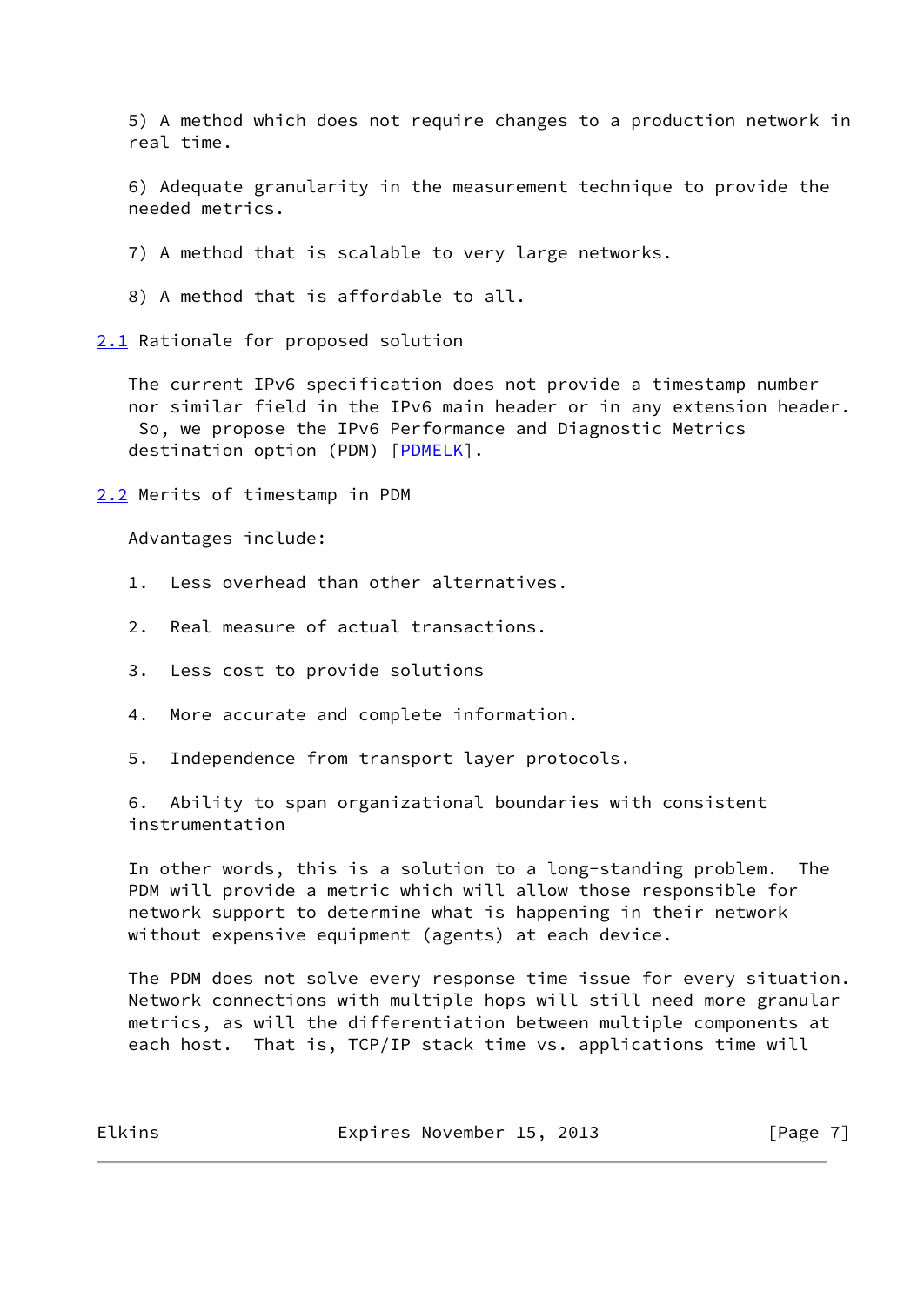<span id="page-8-1"></span> still need to be broken out by client software. What the PDM does provide is triage. That is, to determine quickly if the problem is in the network or in the server or application.

<span id="page-8-0"></span>[2.3](#page-8-0) What kind of timestamp?

 Questions arise about exactly the kind of timestamp to use. Both the Network Time Protocol (NTP) [\[RFC5905](https://datatracker.ietf.org/doc/pdf/rfc5905)] and Precision Time Protocol (PTP) [[IEEE1588\]](#page-9-5) are used to provide timing on TCP/IP networks.

 NTP has evolved within the IETF structure while PTP has evolved within the Institute of Electrical and Electronics Engineers (IEEE) community. By and large, operating systems such as Windows, Linux, and IBM mainframe computers use NTP. These are the source and destination systems for packets. Intermediate nodes such as routers and switches may prefer PTP.

 Since we are describing a new extension header for destination systems, the timestamp to be used will be in accordance with NTP. Many, if not all, EDCO networks currently use NTP. In the document Draft-Elkins-PDM-Recommended-Usage-00 [[USEELK](#page-9-4)], we will discuss our recommendations for NTP and the PDM.

<span id="page-8-2"></span>[3](#page-8-2) Backward Compatibility

 The scheme proposed in this document is backward compatible with all the currently defined IPv6 extension headers. According to [RFC2460](https://datatracker.ietf.org/doc/pdf/rfc2460) [\[RFC2460](https://datatracker.ietf.org/doc/pdf/rfc2460)], if the destination node does not recognize this option, it should skip over this option and continue processing the header.

<span id="page-8-3"></span>[4](#page-8-3) Security Considerations

There are no security considerations.

<span id="page-8-4"></span>[5](#page-8-4) IANA Considerations

There are no IANA considerations.

- <span id="page-8-5"></span>[6](#page-8-5) References
- <span id="page-8-6"></span>[6.1](#page-8-6) Informative References
	- [RFC1323] Jacobson, V., Braden, R., and D. Borman, "TCP Extensions for High Performance", [RFC 1323](https://datatracker.ietf.org/doc/pdf/rfc1323), May 1992.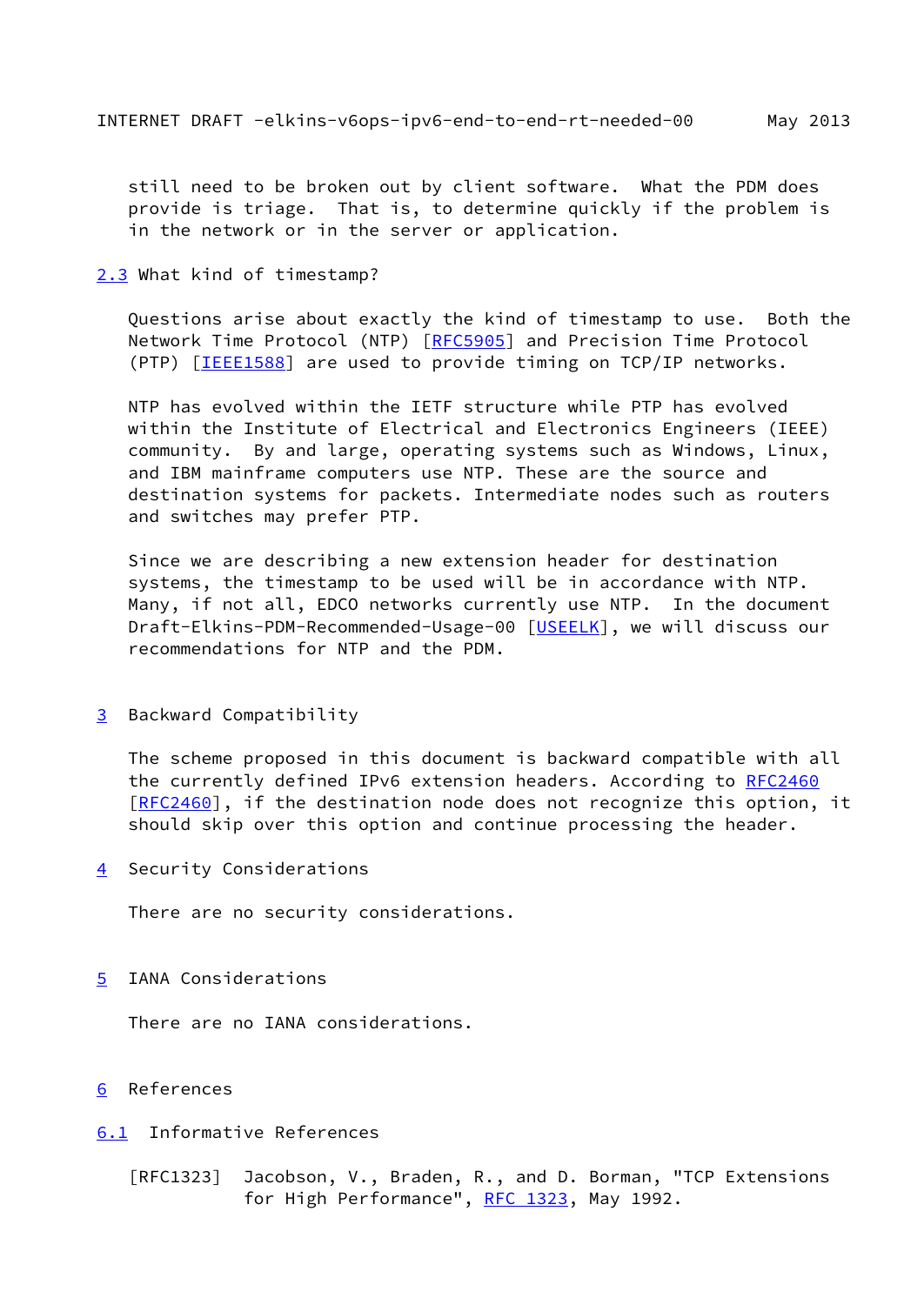#### <span id="page-9-1"></span>INTERNET DRAFT -elkins-v6ops-ipv6-end-to-end-rt-needed-00 May 2013

- [RFC2460] Deering, S. and R. Hinden, "Internet Protocol, Version 6 (IPv6) Specification", [RFC 2460](https://datatracker.ietf.org/doc/pdf/rfc2460), December 1998.
- [RFC5905] Mills, D., Martin, J., Ed., Burbank, J., and W. Kasch, "Network Time Protocol Version 4: Protocol and Algorithms Specification", [RFC 5905,](https://datatracker.ietf.org/doc/pdf/rfc5905) June 2010.
- <span id="page-9-5"></span> [IEEE1588] IEEE 1588-2002 standard, "Standard for a Precision Clock Synchronization Protocol for Networked Measurement and Control Systems"
- <span id="page-9-2"></span> [PDMELK] Elkins, N., "Draft-Elkins-IPv6-PDM-Dest-Option-00", Internet Draft, May 2013.
- <span id="page-9-3"></span> [PSNELK] Elkins, N., "Draft-Elkins-Packet-Sequence-Number-Needed- 00", Internet Draft, May 2013.
- <span id="page-9-4"></span> [USEELK] Elkins, N., "Draft-Elkins-PDM-Recommended-Usage-00", Internet Draft, May 2013

### <span id="page-9-0"></span>[7](#page-9-0) Acknowledgments

 The authors would like to thank Rick Troth and Fred Baker for their comments.

Authors' Addresses

 Nalini Elkins Inside Products, Inc. 36A Upper Circle Carmel Valley, CA 93924 United States Phone: +1 831 659 8360 Email: nalini.elkins@insidethestack.com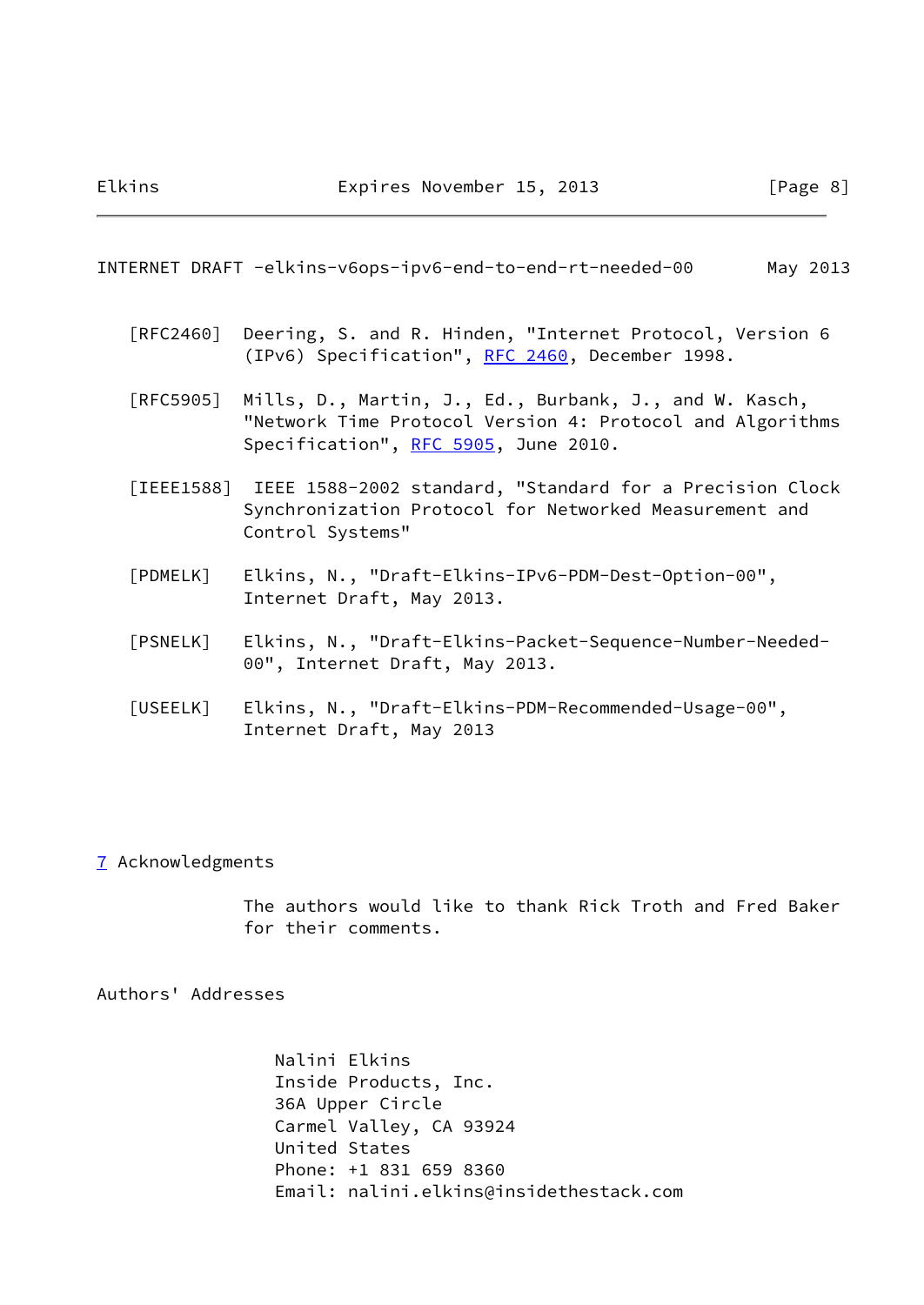<http://www.insidethestack.com>

 Michael S. Ackermann Blue Cross Blue Shield of Michigan P.O. Box 2888 Detroit, Michigan 48231 United States Phone: +1 310 460 4080

Elkins **Expires November 15, 2013** [Page 9]

INTERNET DRAFT -elkins-v6ops-ipv6-end-to-end-rt-needed-00 May 2013

 Email: mackermann@bcbsmi.com <http://www.bcbsmi.com>

 Keven Haining US Bank 16900 W Capitol Drive Brookfield, WI 53005 United States Phone: +1 262 790 3551 Email: keven.haining@usbank.com <http://www.usbank.com>

 Sigfrido Perdomo Depository Trust and Clearing Corporation 55 Water Street New York, NY 10055 United States Phone: +1 917 842 7375 Email: s.perdomo@dtcc.com <http://www.dtcc.com>

 William Jouris Inside Products, Inc. 36A Upper Circle Carmel Valley, CA 93924 United States Phone: +1 925 855 9512 Email: bill.jouris@insidethestack.com <http://www.insidethestack.com>

 David Boyes Sine Nomine Associates 43596 Blacksmith Square